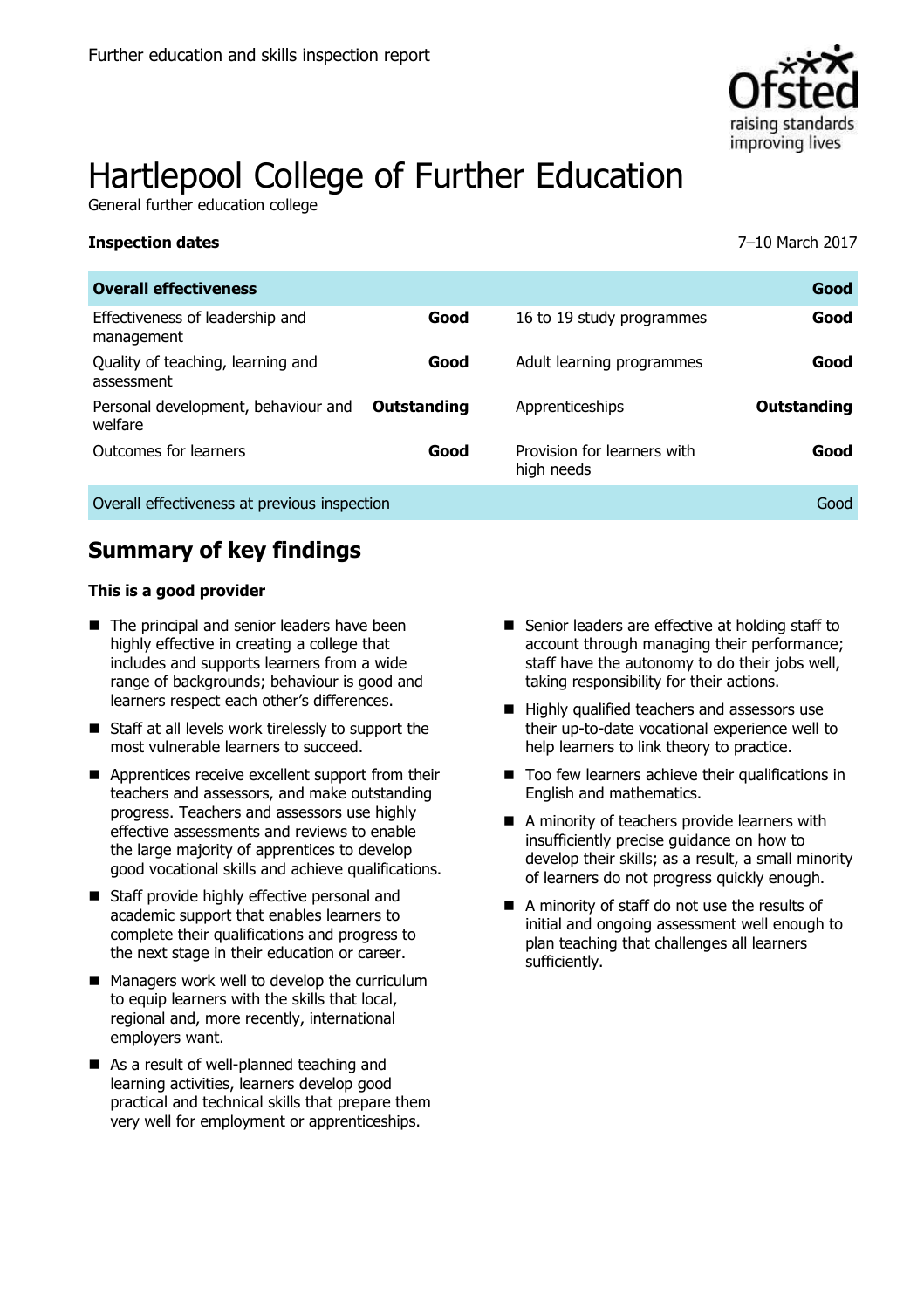

## **Full report**

#### **Information about the provider**

- Hartlepool College of Further Education is a medium-sized further education college that serves the local community of Hartlepool. It offers provision in a wide range of subject areas. The college specialises in vocational training, with courses from entry level to level 3, and apprenticeship programmes. It has one main site in the centre of Hartlepool that has been rebuilt in recent years.
- Hartlepool is an area of high social and economic deprivation. Unemployment is significantly higher than the regional average and almost double the national average. The proportion of local residents with qualifications at level 2 and above is much lower than the regional and national averages.

#### **What does the provider need to do to improve further?**

- Use staff training and quality improvement activities to ensure that teachers plan lessons carefully, taking into account learners' starting points and information from assessment, so that activities are interesting and challenging for all learners.
- **Provide training, support and challenge for teachers so that they are better able to agree** specific and challenging targets with learners that help them to understand how to make good progress in developing new skills and achieving their goals.
- Increase the proportion of learners that achieve English and mathematics qualifications by:
	- ensuring that learners attend lessons in these subjects more frequently
	- further developing effective strategies to identify gaps in learners' knowledge and ensuring that teachers focus on individual learners' areas of weakness.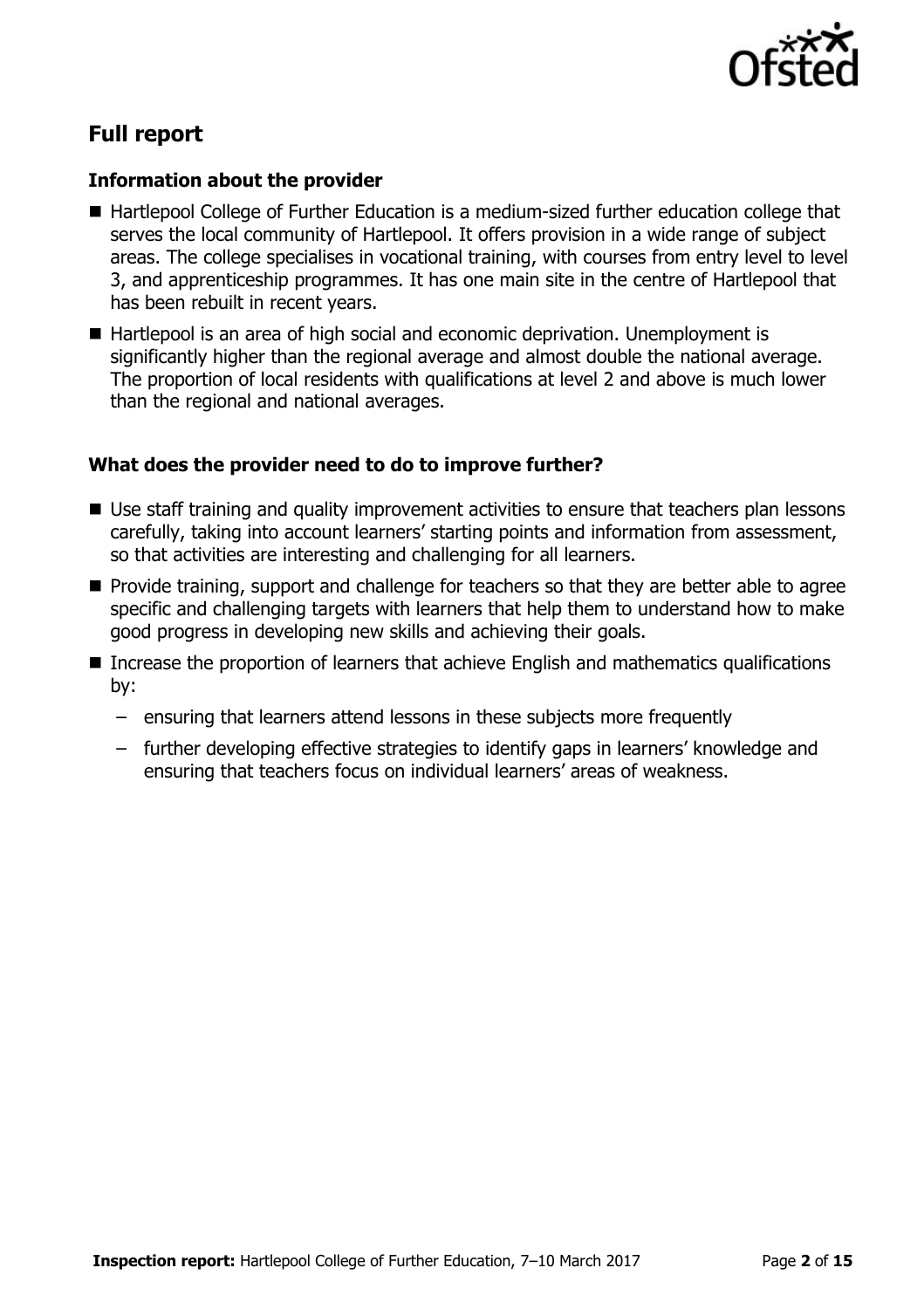

## **Inspection judgements**

#### **Effectiveness of leadership and management Good**

- The principal and his senior leadership team have a strategic ambition to become outstanding in the next few years. The principal and other senior leaders model their high expectations for the quality of teaching and learning by continuing to teach classes and by leading on the observations of teaching, learning and assessment.
- The culture of the college is good. The principal has created an ethos that effectively holds all staff to account for the quality and outcomes of their work, while giving them the autonomy to take responsibility for their actions. As a result, leaders and managers have tackled successfully most of the areas for improvement identified at the previous inspection.
- Managers use data effectively to identify areas for improvement. Staff at all levels make effective use of the detailed and timely data available to them. As a result, they have a good understanding of their learners' progress, which enables them to intervene swiftly when learners' progress declines below the targets set, or learners' attendance drops. Senior leaders are acutely aware of when they need to intervene further to improve the quality of provision.
- Managers successfully encourage staff to improve their teaching craft through collaboration, risk-taking and the sharing of best practice. The continuing professional development available to staff is effective, comprehensive, and based on identified individual needs. As a result, the majority of teachers and assessors improve their skills.
- Senior leaders use self-assessment effectively to improve the quality of provision. Staff at all levels contribute to the development of a self-assessment report that accurately identifies the college's strengths and areas for improvement. The process is evaluative, honest and self-critical. It is based on an analysis of learners' progress and achievement on every course and in each department, and is informed by rich feedback from partners. Managers use the findings of self-assessment effectively to plan actions for improving the quality of provision, with clear targets that set out the required impact. As a result, more learners and apprentices now achieve their qualifications, and managers have clear, identified actions to improve the quality of provision further.
- Managers develop the curriculum very successfully to meet employers' needs. Careful consultation with local, regional, and more recently, international employers ensures that the skills that learners gain through the broad and varied curriculum allow them to progress into sustained employment. Managers proactively use their contacts with employer groups to identify emerging employment opportunities. They are currently designing courses to develop skills in tele-care, electric vehicle production, and maintenance of offshore renewable technologies.
- Managers and teachers promote the values of tolerance and respect well. They are skilled in enabling learners to understand why it is important to respect cultural differences when they enter the workplace and in the wider community. Learners' respectful behaviour and good attitudes in the college reflect their good understanding about life and citizenship in modern Britain.
- Despite taking concerted and carefully considered action, managers have not been able to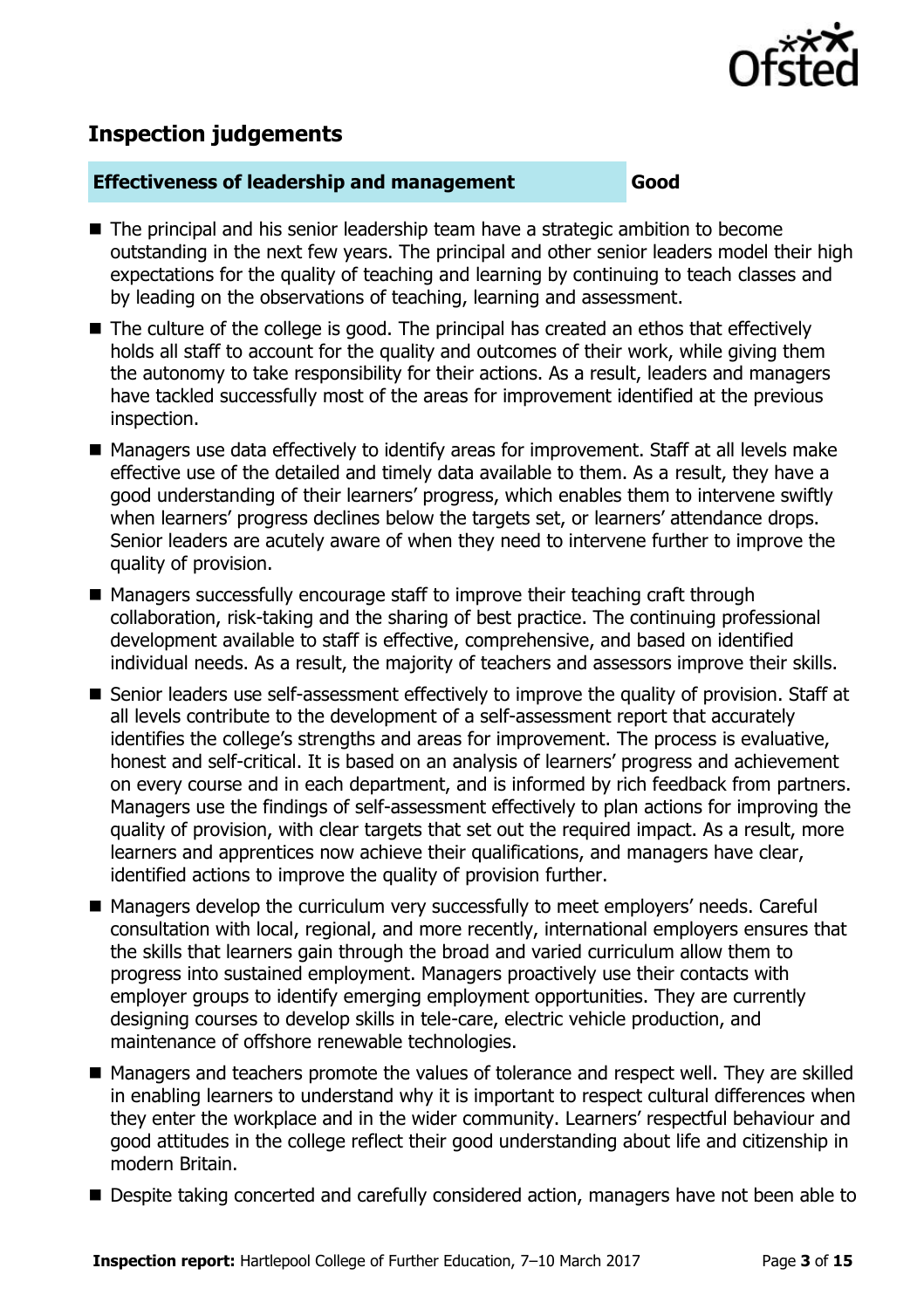

increase the proportion of learners who achieve their English and mathematics qualifications. Learners now make better progress than in previous years in the development of their English and mathematical skills, but the pace of improvement is still too slow.

#### **The governance of the provider**

■ The governing body has a good balance of skills and expertise to provide the principal and senior leaders with effective support and challenge. Governors develop their own, clearly focused lines of enquiry based on the college's self-assessment, which they review throughout the year to ensure that the college meets its quality improvement targets. They now use data more confidently to scrutinise the actions of senior leaders and intervene if learners' progress or achievements decline.

#### **Safeguarding**

- The arrangements for safeguarding are effective.
- Managers review and update the college's safeguarding policy and procedures regularly to ensure that they meet all statutory requirements and emerging good practice. The central register of the checks on staff is complete and up to date. Staff promote a strong health and safety culture across the college site and with employers who take learners on placements.
- The three designated safeguarding officers have developed effective working relationships with social care and support agencies in the local area. This enables them to deal quickly with any safeguarding concerns. The team of education welfare staff gives effective preventative support to learners at risk from mental health problems, domestic violence and substance misuse.
- Good systems are in place to monitor internet use by staff and learners in the college. 'Trigger words' that are used online result in immediate investigation by designated safeguarding officers, some of which have resulted in referrals to support agencies for learners with mental health problems. Learners have a good awareness of how to stay safe online.
- Managers' well-developed relationships with the local police and 'Prevent' duty agencies enabled them to refer two cases through the 'Channel' process, with the result that extremist attitudes were quickly defused. Learners have a good awareness of how to protect themselves against the risks of radicalisation and extremism.
- While the college has met all statutory requirements, a small number of staff have not yet completed the college's required training on how to refer learners to the 'Channel' process. Managers have been slow to ensure compliance.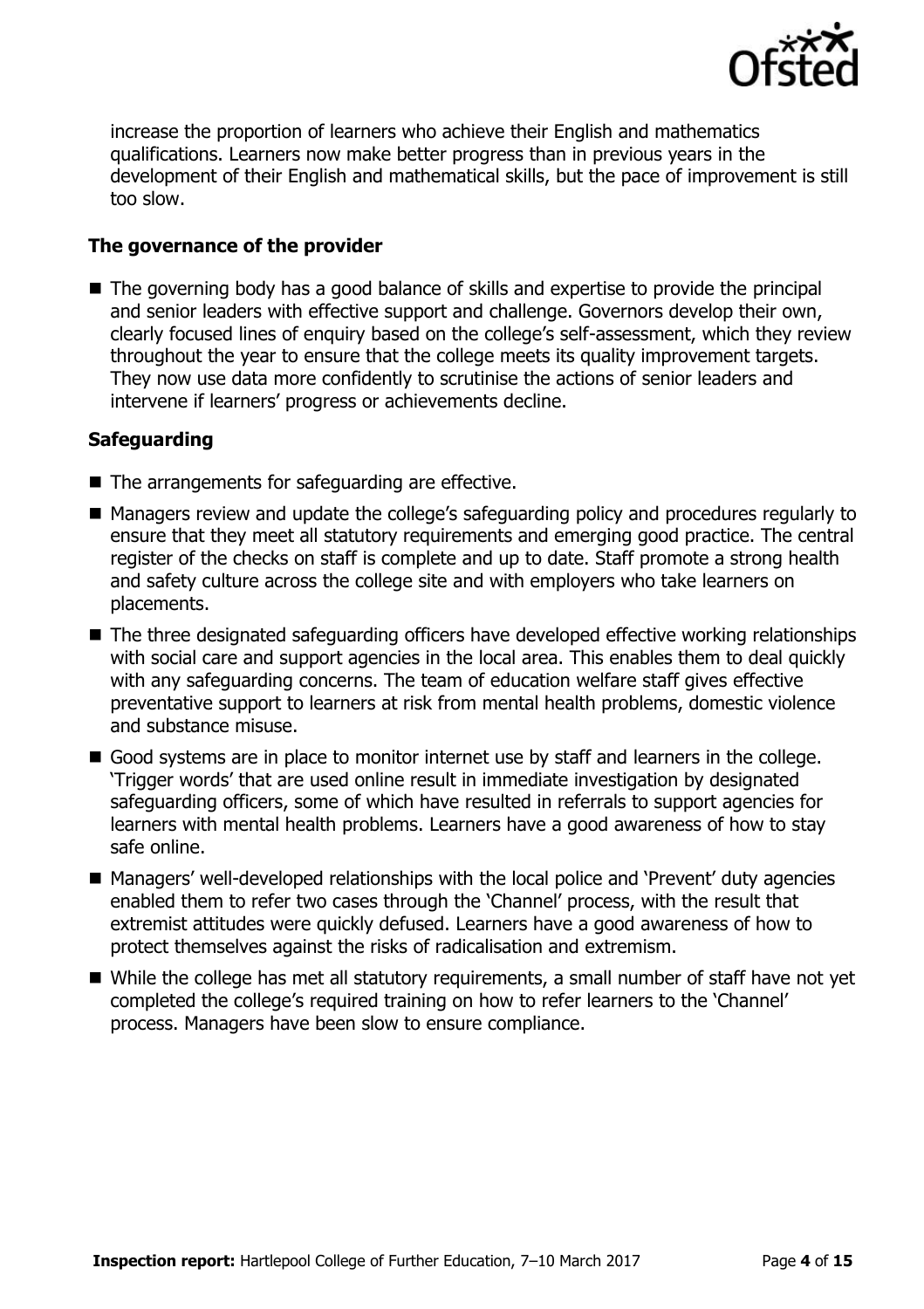

### **Quality of teaching, learning and assessment Good**

- Most teachers and assessors have high expectations of learners, and carefully plan teaching and learning that enable learners to make good progress. The vast majority of learners and apprentices demonstrate good knowledge of their subjects. Teachers record learners' progress effectively through a mixture of electronic and paper-based systems.
- Resources to support learning are outstanding. Teachers skilfully use the excellent resources in classrooms and workshops to enable learners and apprentices to develop good practical skills that prepare them well for progression to employment or higher levels of education and training.
- Well-qualified teachers and assessors use their expert knowledge and up-to-date vocational experience well to link theory and practice. This enables learners to understand the range of employment opportunities in their chosen career paths. For example, teachers in art and design support their learners well to create products based on real-life projects for local companies.
- Additional support for learners is highly effective. Learning support staff are well qualified and they provide unobtrusive support, enabling learners to develop self-confidence and participate fully in lessons. Wide-ranging support strategies help learners to participate in mainstream courses. For example, in bricklaying, teachers devise innovative targets and activities to ensure that learners with considerable personal problems and high levels of absence catch up with course content and assessments. Managers effectively support learners who need financial help to enable them to attend college and complete their course. For example, means-tested bursaries pay for childcare, transport and meals while learners are at college.
- Apprentices receive excellent support from their assessors in all subject areas. This includes frequent visits to their workplaces, very effective assessment, and frequent contact between visits. During reviews, assessors successfully evaluate the development of apprentices' vocational skills. Apprentices receive highly effective feedback at work and from assessors and, as a result, they develop a clear understanding of what they need to do to improve, and make very good progress from their starting points.
- Communication with parents, carers and employers is good. Regular contact from college staff means that parents are kept well informed about learners' progress and achievements, and receive detailed reports at regular points throughout the year. Employers participate actively in the reviews of apprentices and ensure that apprentices' targets relate to their training needs.
- Teachers use initial assessment in English and mathematics well. They identify learners' individual needs, assess what learners can already do, and plan to develop learners' skills in the areas where they are not yet confident. Teachers track and monitor learners' progress effectively. The recent introduction of a 'traffic light' system to identify gaps in learners' knowledge is thorough and, while it is showing that a high proportion of learners are making good progress in the current academic year, it is too early to judge the full impact of this strategy. The proportion of learners who achieve qualifications in English and mathematics is not high enough.
- Managers effectively gather learners' views in a range of ways, such as learner surveys, learner forums and two elected learner governors. Senior leaders carefully analyse the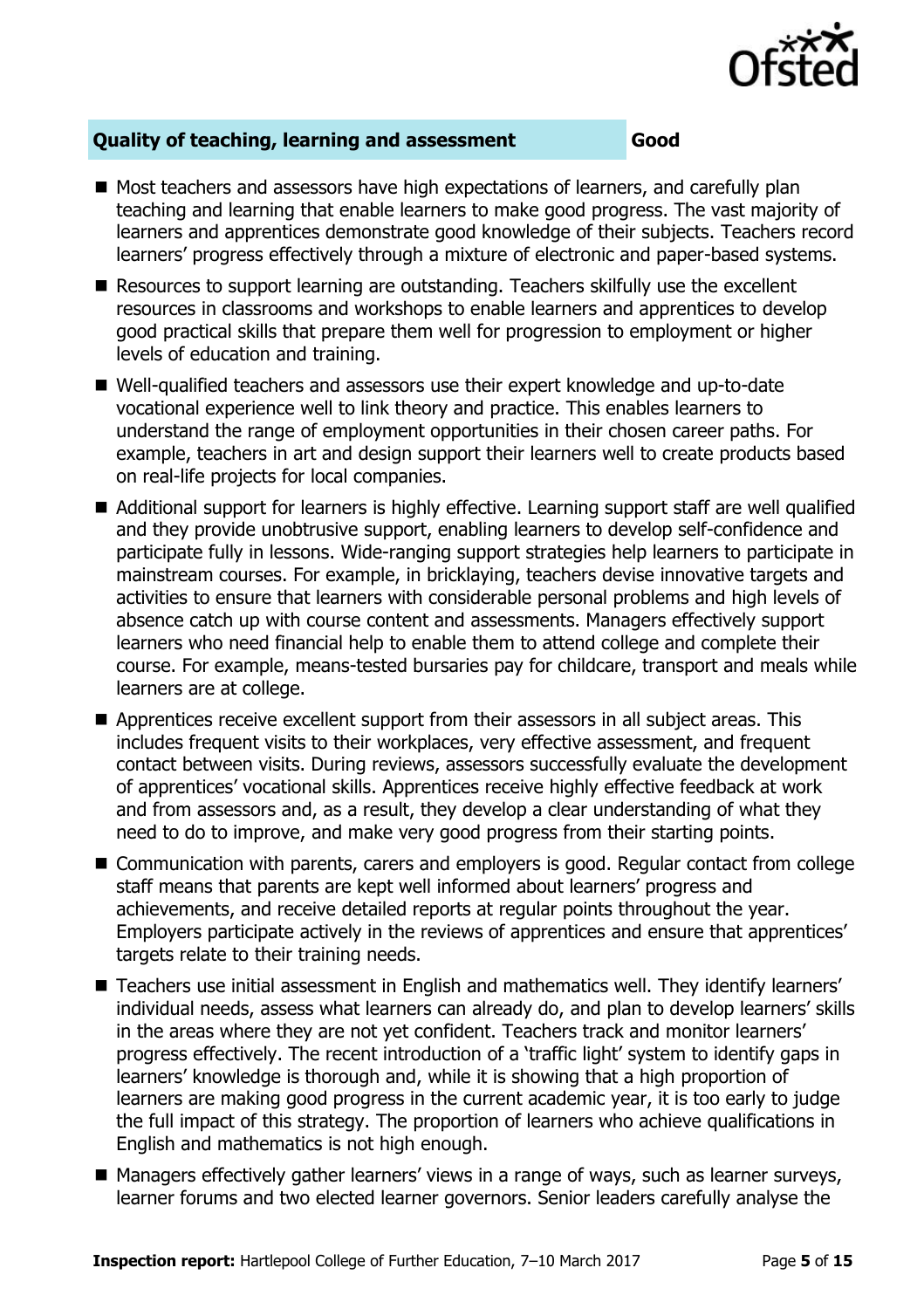

feedback they collect and respond appropriately when needed. As a result, learners are highly satisfied with their courses.

- A minority of teachers do not use initial and ongoing assessments well enough to plan learning that helps learners to improve their individual areas of weakness. In a few instances, targets set by teachers are not precise enough to help learners develop specific skills. Too often, the most able learners complete work that is insufficiently challenging. As a result, a small minority of learners become bored and do not make the progress of which they are capable.
- While teachers' assessment of learners' work is accurate, in a small minority of lessons, learners do not receive helpful and constructive written feedback on marked work. As a result, they are unable to identify what they need to do to improve their work and some make the same mistakes repeatedly.

#### **Personal development, behaviour and welfare <b>COUTS** Dutstanding

- The very large majority of learners and apprentices demonstrate excellent behaviour in classes, in the workplace and around college. They are respectful of each other and tolerant of different views. They demonstrate very positive attitudes to their studies, take pride in their work, and produce work of a high standard, particularly in practical subjects.
- **Personal and welfare support for learners is outstanding. College staff ensure that highly** effective and early support is available to learners who have issues that would otherwise affect their ability to study. Support within college includes drug and alcohol counselling, referrals to appropriate out-of-college agencies, and the work of an on-site educational psychologist. Where necessary, valuable financial support is available to learners. As a result, the vast majority of learners remain on their courses.
- Learners and apprentices understand the benefits of staying fit and healthy. College staff promote the principles of a healthy lifestyle effectively. Excellent support arrangements enable learners to make changes to their lives for the better. For example, college staff are able to prescribe medicinal support to learners wanting to stop smoking. The majority of learners on study programmes take part in a range of exercise options within college that enable them to improve their personal fitness, such as fitness classes in the wellequipped gym, competitive sports teams and recreational 'boxercise' classes.
- College staff provide highly effective careers information, advice and guidance. All learners and apprentices take part in an interview prior to starting at college to ensure that they are on the right course for their future career goals. Subject staff provide learners with highly detailed and personalised information throughout their courses to ensure that learners make informed choices about their next steps.
- Learners know how to keep themselves safe, have a very good understanding of personal safety, including digital and online safety, and know how to raise concerns. Learners are very aware of the potential risks of radicalisation and extremism, and are able to speak about local threats to their safety.
- Learners benefit significantly from extensive enrichment opportunities that are centrally coordinated within the college. They work well with their peers to raise money for local and national charities and take part in activities to raise awareness of particular issues in society, such as International Women's Day.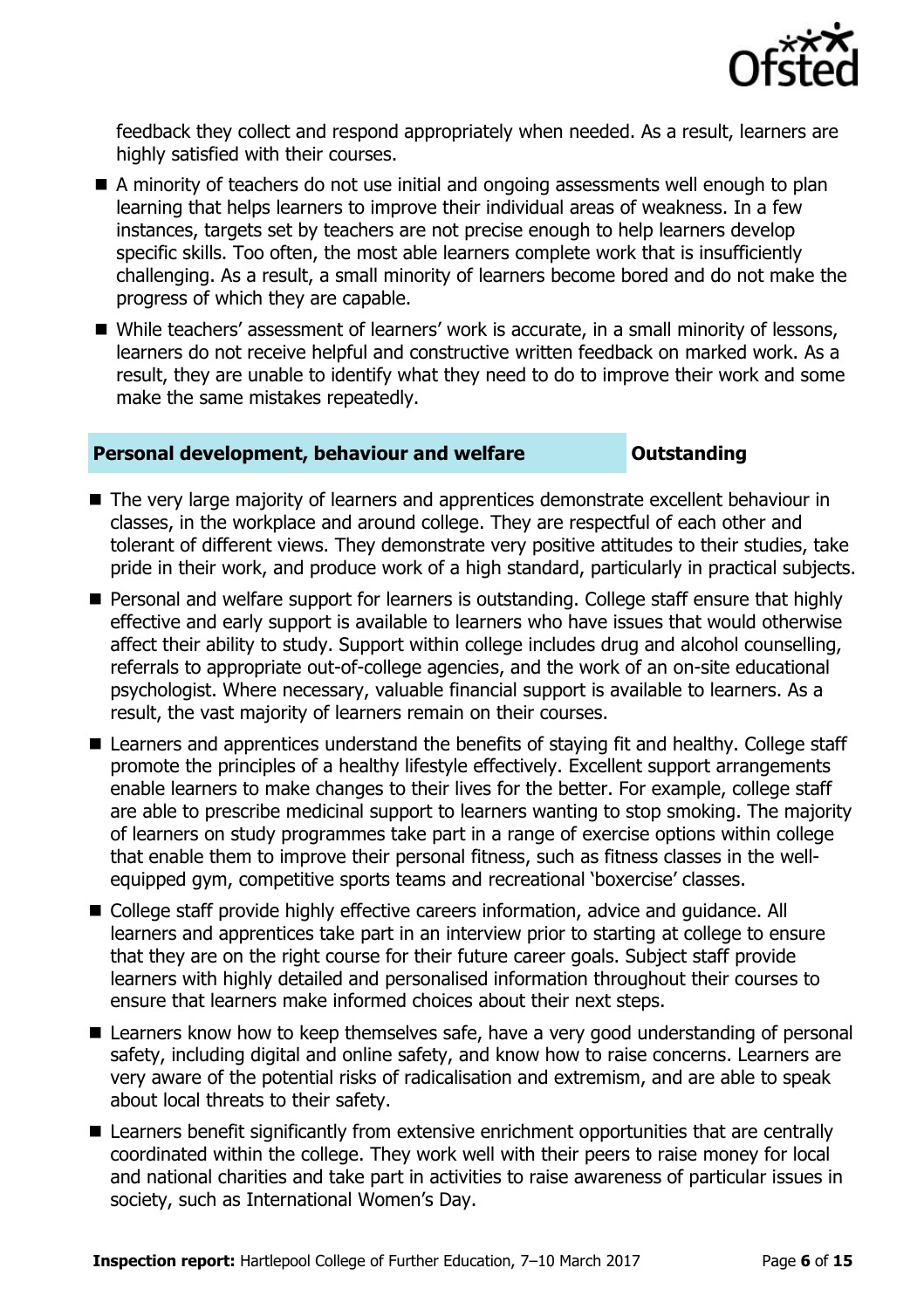

- The large majority of learners develop their subject-specific skills well through curriculumbased enrichment. Most learners develop good work-related skills and study additional qualifications relevant to their future employment. Local employers are involved effectively in identifying the additional qualifications that add most value. As a result, learners develop a broad range of skills that employers need.
- Almost all learners and apprentices attend lessons on time. Learners and apprentices arrive to classes well prepared and ready to learn.
- Learners and apprentices develop good subject-specific literacy and numeracy skills. Teachers identify what learners can already do and carefully plan how they can effectively contextualise topics to help learners and apprentices to understand the importance of literacy and numeracy in their future careers. As a result, the vast majority of learners make good progress in developing the skills that they need to move into further education, an apprenticeship or sustainable employment.
- Managers and teachers have developed an extensive work-experience programme with a wide range of employers. The vast majority of learners take part in carefully planned, individual and relevant placements. Employers ensure that learners are able to develop their understanding of the world of work, and college staff use work experience as an opportunity to provide ongoing careers education. Those who are not ready for external work experience complete work-related tasks, such as real projects for employers, or complete work experience within the college. As a result, most learners know what they want to do after they have completed their current course.

#### **Outcomes for learners Good**

- The vast majority of learners on study programmes achieve their main qualifications. Most learners develop good knowledge and skills that prepare them well for their next steps.
- A very high proportion of adult learners studying short employability training achieve their qualifications. Most adult learners studying substantial, longer term courses achieve their qualifications and learning goals.
- The proportion of apprentices who complete their qualifications has risen since the previous inspection, and is now very high, particularly in engineering and information technology. The large majority of apprentices complete their courses within the planned timescale. In the very small number of subjects where apprentices perform less well, clear and targeted actions are in place to improve the proportion of apprentices that complete their course.
- The vast majority of learners progress to further education or employment. Most apprentices remain in employment after completing their course. College managers are meticulous in tracking learners' and apprentices' next steps. They regularly review the content of courses to ensure that they support learners to achieve their career aspirations.
- The standard of learners' and apprentices' practical work is high. The equipment in learning environments is comparable to that in commercial settings, and learners and apprentices use resources confidently. Teachers and assessors use their up-to-date vocational knowledge to review the work learners and apprentices produce, and provide constructive verbal feedback based on industry standards. As a result, learners and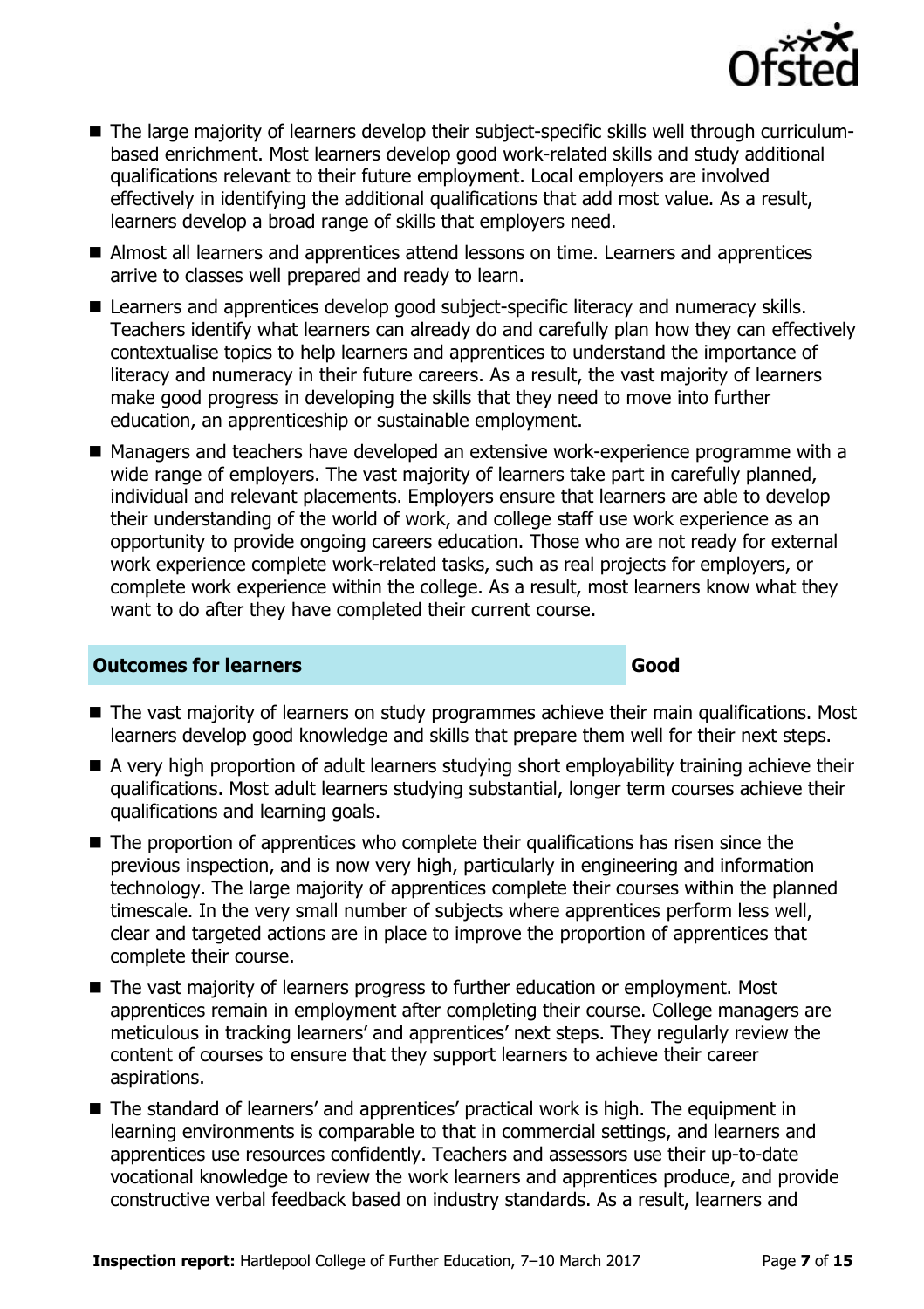

apprentices develop vocational skills that prepare them well for moving into employment.

- Managers closely monitor the performance of different groups of learners. No significant differences exist in learners' achievements by gender or ethnic group. The majority of learners who have learning difficulties perform less well than their peers; after careful analysis, managers have put in place actions to support the progress of these learners.
- $\blacksquare$  The proportion of learners who achieve grades  $A^*$ –C in GCSE English and mathematics is too low. Not enough learners on study programmes achieve grade C or above at GCSE; although adult learners do better, not enough learners achieve the higher grades. Too few learners studying functional skills achieve their qualifications.

## **Types of provision**

#### **16 to 19 study programmes Good**

- $\blacksquare$  The college has approximately 1,100 learners on study programmes. The largest subject areas are engineering and construction. Almost all learners are on vocational programmes. Approximately half study at level 3, around a third study at level 2 and the remaining learners study at level 1 and below.
- The large majority of learners make good progress in relation to their starting points. Learners' assessed written work demonstrates good progress since the start of their course. The majority of teachers provide clear, constructive and effective verbal feedback that informs learners of what they need to do to improve the quality of their work further.
- Most learners develop very good practical skills. They work effectively in well-resourced learning environments with industry-standard equipment. Teachers encourage learners to work to challenging standards, such as time constraints, which are often above what learners need to do to pass qualifications. For example, learners in engineering and construction complete job cards accurately, replicating the real working environment. As a result, learners develop the skills that they need to move into employment.
- College staff support learners well. Initial support ensures that learners join courses that interest them and are appropriate to their future plans. Ongoing careers guidance informs learners about options available for their next steps. Staff recognise that a minority of learners have issues in their personal lives that could hinder their learning, and use a range of effective strategies to ensure that learners are able to succeed. Learners who need extra help receive appropriate support in lessons to ensure that they complete their work, achieve their learning goals and remain on their courses.
- Most learners undertake relevant external work experience relating to their study programme. Learners who are not yet ready for external placements take part in wellplanned, work-related learning that improves their confidence and skills. Teachers use their vocational expertise very well and as a result, learners are able to connect theoretical concepts to workplace practices.
- Learners develop English and mathematical skills well in vocational lessons. Teachers effectively plan activities that link these skills to the subject that learners are studying. As a result of teachers' high expectations, learners use specialist terminology confidently and understand the value of developing their literacy and numeracy skills for their future careers. However, learners' attendance rates in English and mathematics lessons are too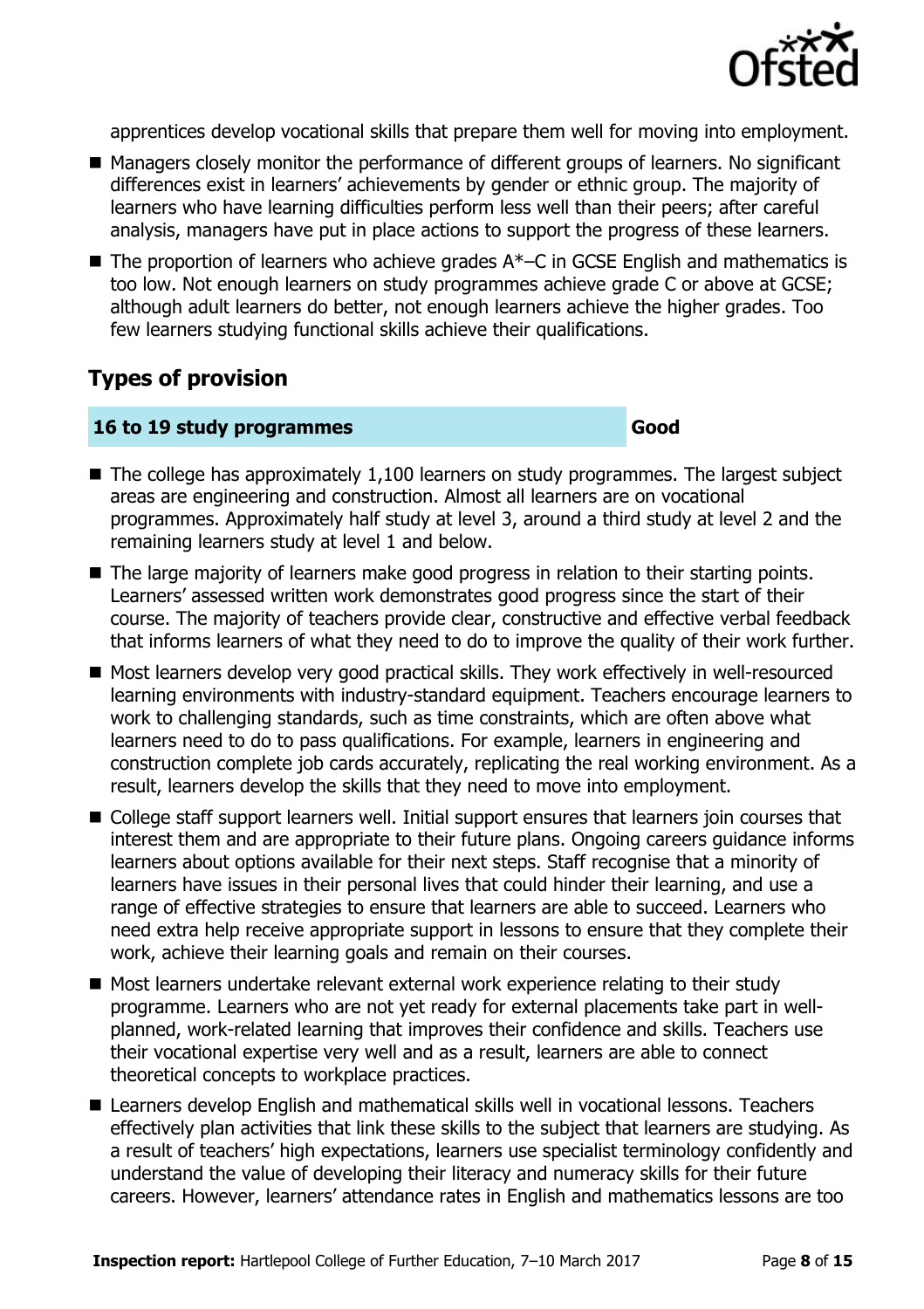

low, and as a result, too few learners achieve their English and mathematics qualifications.

- Learners know how to keep themselves safe, and have a good awareness of whom to contact if they have a concern. They understand how to keep safe from radicalisation and extremism, and are aware of local threats to their safety. Learners know how to keep themselves safe online. They demonstrate good health and safety standards in practical lessons.
- Attendance in vocational lessons is good. The vast majority of learners attend lessons, arrive on time and prepare well for learning.
- Teachers' use of assessment is good. In the majority of lessons, teachers use questions skilfully to challenge and extend learners' thinking. Teachers effectively use a range of tasks to reinforce the themes introduced in lessons and build on learners' knowledge. However, a minority of teachers do not provide learners with sufficiently precise guidance on how to develop their skills further.
- A minority of teachers do not provide sufficient opportunities for learners to work outside the classroom. In a minority of subjects, teachers use the virtual learning environment as an electronic filing system, rather than as an effective way of providing resources to help learners work independently.

### **Adult learning programmes Good**

- The college has approximately 945 adult learners. Courses include short employability training in business, information technology and manufacturing, and longer programmes in access to higher education, English and mathematics. Adult learners also participate in vocational courses in a number of subject areas, including construction, hospitality and catering, and health and social care.
- In most lessons, teachers use their subject knowledge and industrial experience well to develop learners' understanding of their subjects. Learners work purposefully in classes and workshops, demonstrating good teamwork and problem-solving skills. For example, in a manufacturing employability programme, learners work in a simulated high-volume manufacturing environment to improve their understanding of the processes involved in the assembly and manufacturing of domestic electrical plugs.
- Learners' practical work is good. Teachers effectively create situations where learners work to high standards and produce high-quality pieces of work. For example, a group of learners in professional cookery, when preparing a mushroom and tarragon sauce, worked quickly and safely, demonstrated deft chopping skills, and operated effectively in a busy environment similar to that found in a commercial kitchen.
- Teachers prepare learners well for their next steps. College staff provide good initial support and guidance that ensure that learners know how the course will help them achieve their learning goals and what their next steps will be. Teachers provide ongoing careers education that is personalised and enables learners to move forward in their careers. As a result, the majority of adult learners find employment, gain promotion or go on to further study after their course.
- Adult learners improve their English and mathematical skills well. Teachers effectively encourage learners to use complex vocational terminology in lessons. Learners add key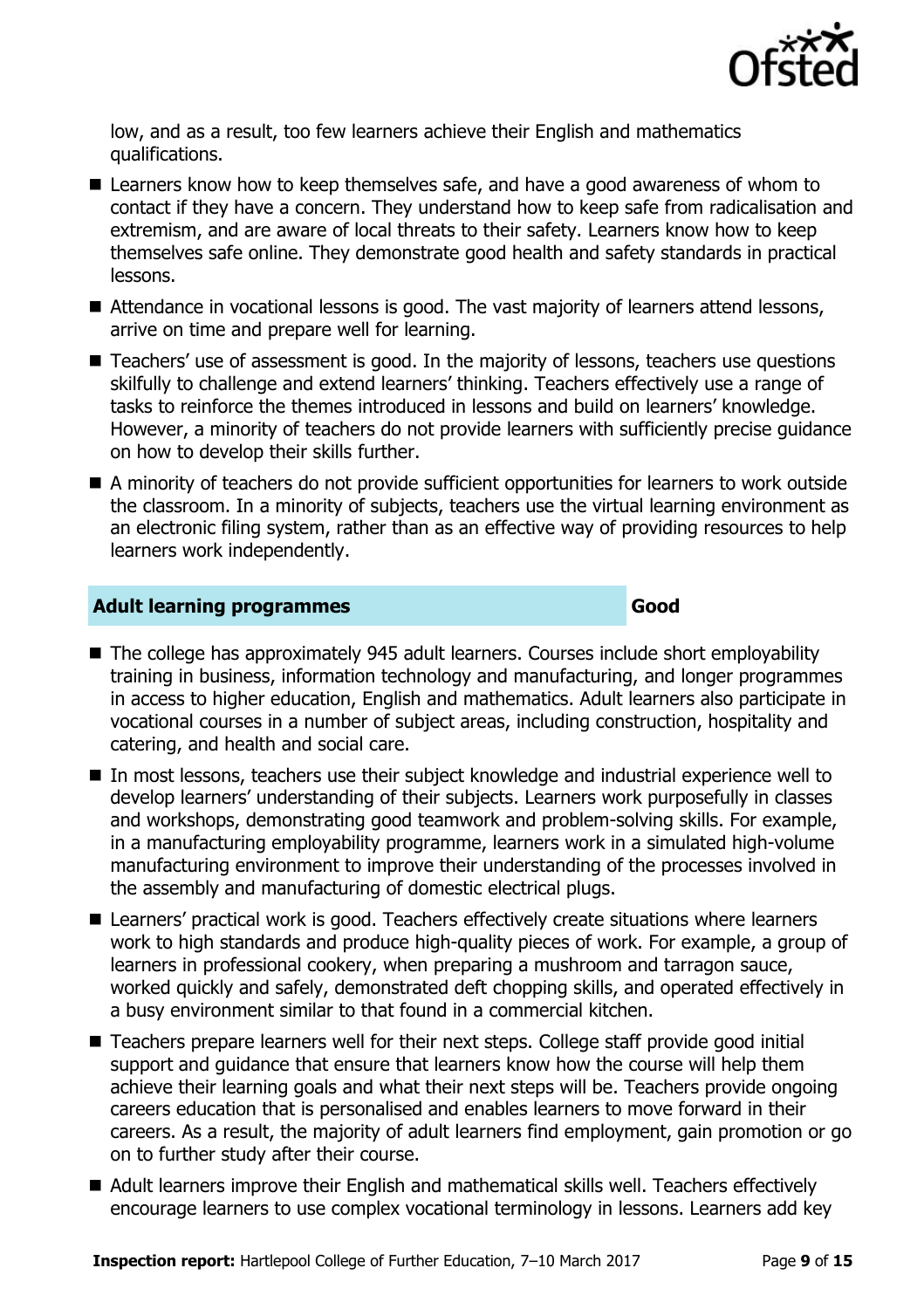

words to subject-specific glossaries and support each other in spelling challenging words. Teachers successfully support learners to improve their use of punctuation and grammar through research assignments that also extend their skills in using evaluative language. In vocational lessons, teachers identify work-related situations where mathematical skills would be useful and support learners to develop these skills; for example, in construction, learners use mathematical skills well when measuring, marking and cutting timber flooring.

- Teachers plan learning well in the large majority of lessons. They take learners' starting points and individual needs into account and plan lessons that build on previous learning, making good use of the resources available to them. However, in a small minority of lessons, planning for learning does not reflect the starting points of learners or their individual needs, and consequently, a small minority of learners struggle to keep up or find the tasks in class too easy.
- The punctuality and attendance of a small minority of learners are not good enough. In the period leading up to inspection, there had been a dip in attendance in the access to health diploma. As a result, some learners are falling behind in their studies.

#### **Apprenticeships Outstanding**

- Almost all of the 796 apprentices at the college are on intermediate- and advanced-level programmes, with a very small number on higher-level apprenticeships. Most apprentices follow programmes in engineering and manufacturing, business and administration, and construction. The remaining apprentices follow programmes in clinical healthcare, customer service, cleaning and environmental support services, property services, hairdressing and beauty therapy, and catering. Around two thirds of apprentices are aged 16 to 18.
- $\blacksquare$  Management of the apprenticeship provision is outstanding. The courses available meet the needs of employers and apprentices very well. College staff and employers work highly effectively together to analyse data frequently, and monitor apprentices' progress. As a result, most apprentices achieve their qualifications within the planned timescale.
- Teachers and assessors provide highly effective support for apprentices. They set and agree clear and challenging short-term targets for apprentices during regular reviews of their progress. This enables a high proportion of apprentices to make very good or better progress towards achieving their qualification and career goals.
- Apprentices benefit significantly from carefully planned learning programmes that reflect their specific needs and starting points. College staff and employers work very effectively together to plan learning activities in both the college and the workplace that enable apprentices to develop the skills that they need to be successful in work. As a result, almost all employers value their apprentices highly; the proportion of apprentices remaining in sustainable employment at the end of their course is very high.
- Apprentices show high levels of respect for others, and are confident and articulate. They develop a high level of personal, technical and employability skills that employers need, and almost all apprentices make positive and measurable contributions to their workplace. For example, engineering apprentices designed the installation of an inverter drive to a hydraulic system, saving their company a significant amount of money in maintenance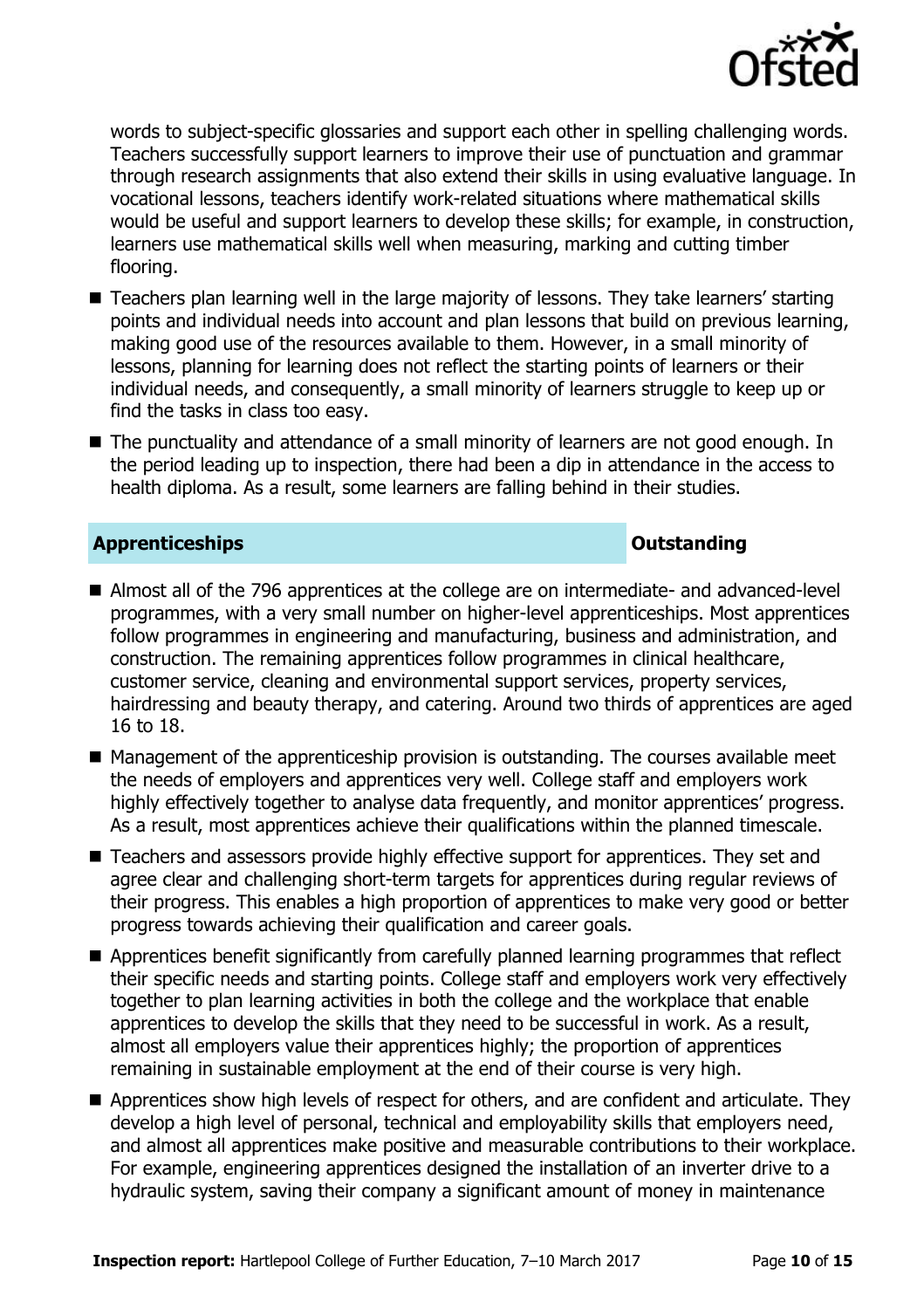

costs.

- Apprentices produce work that is of a high standard. The quality of most apprentices' practical and theoretical work is excellent. Apprentices work very well both in the college and in the workplace, and demonstrate a high level of skill in their subject areas. Teachers' assessment of apprentices' work is thorough and accurate. The verbal feedback that teachers and assessors give to apprentices is extremely constructive and supportive, enabling them to improve their work further.
- Careers guidance is highly effective. College staff work very well with employers to recruit apprentices. In the early stages of a programme, teachers use initial information, advice and guidance and diagnostic assessments highly effectively to ensure that apprentices are on the right course. College staff work closely with employers to ensure that workplace settings allow apprentices to develop the necessary skills. Teachers, assessors and employers provide apprentices with personalised, ongoing careers advice and guidance. As a result, the vast majority of apprentices are aware of the options available when they complete their programmes.
- Apprentices feel safe. All apprentices are aware of safe working practices and know how to keep themselves safe. Apprentices routinely check their working environments for any possible hazards and wear appropriate personal protective equipment. Managers, staff and employers effectively assess risks and pay close attention to providing safe learning environments.
- Apprentices' understanding of life in modern Britain is good. Assessors ensure that apprentices understand how these values affect them in their workplaces and local communities through highly effective reviews. Apprentices are open and honest and show great respect for their peers. For example, as part of International Women's Day, a group of clinical healthcare apprentices shared views and opinions very professionally on different cultural beliefs, facilitated by the excellent coaching skills of the teacher.
- Apprentices develop their English and mathematical skills well. Where appropriate, teachers skilfully integrate literacy and numeracy into the vocational context of practical and theoretical sessions to extend apprentices' knowledge. As a result, apprentices are able to use English and mathematics in their workplaces with confidence. In a small minority of cases, teachers do not routinely correct apprentices' spelling, grammar and punctuation to help them improve their written English skills.

#### **Provision for learners with high needs Good**

- The college currently receives funding for 43 learners with high needs. The vast majority of learners are studying vocational qualifications alongside their peers, and the remaining learners are following specialist programmes that include employability and personal development qualifications.
- Managers use the funding for learners with high needs appropriately. Managers and teachers plan and deliver personalised learning programmes that help to increase learners' independence and prepare them for further study or future employment. Teachers' assessment of learners' individual needs is rigorous, ensuring that learners follow courses that meet their learning and support needs well.
- Managers work well with partner organisations to share relevant information about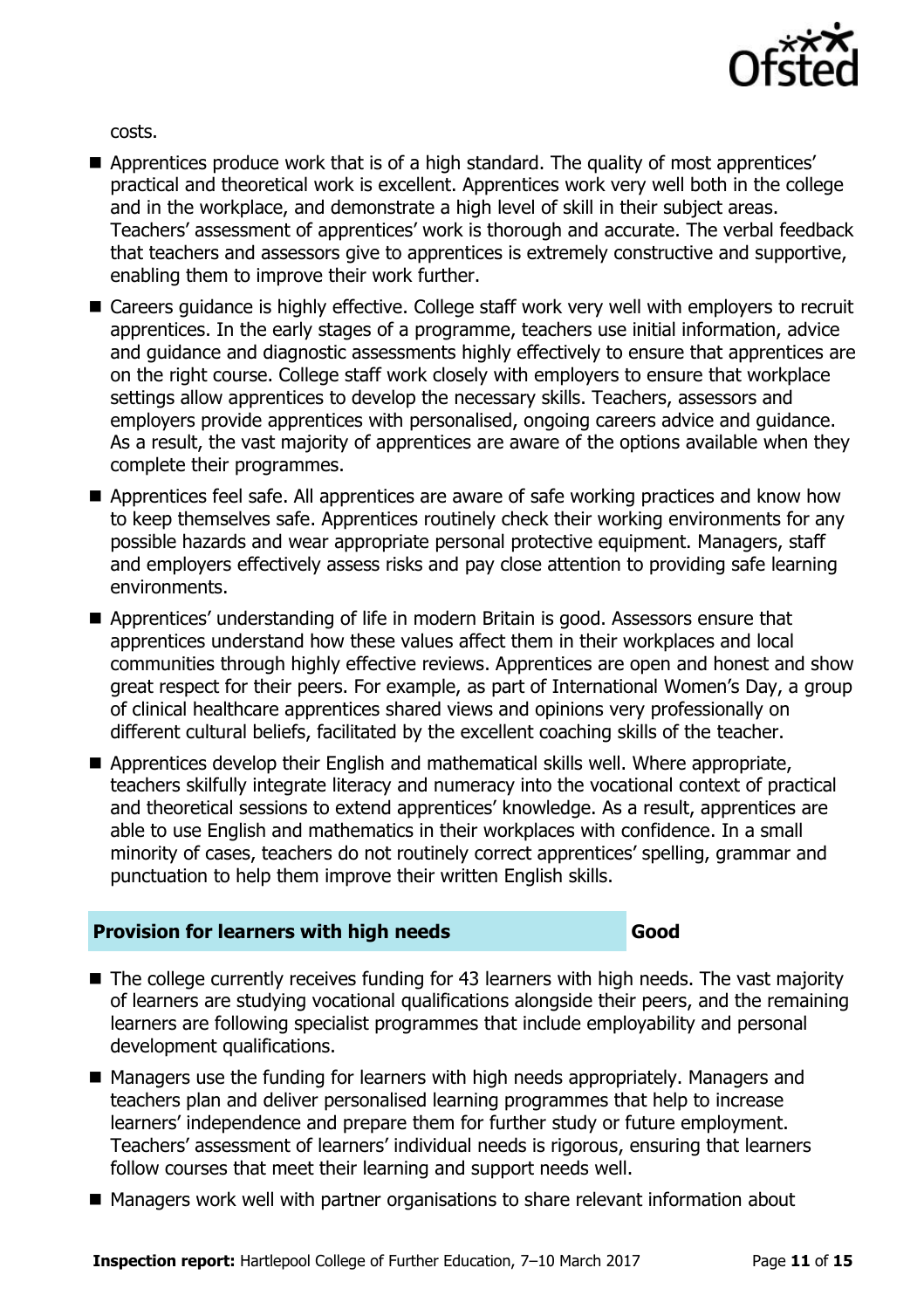

learners with high needs. Learners receive good careers guidance and almost all have clear goals and aspirations for the future.

- Support for learners with high needs is very good. Support staff are well qualified and highly dedicated, and they provide support of an exceptionally high standard that enables learners to overcome any potential barriers to learning. Managers carefully plan support arrangements for learners, appropriately reducing these over time to encourage learners to become more independent. Learners benefit greatly from the use of assistive technologies and adapted resources that help to promote learning and greater independence. For example, visually impaired learners are able to work more independently using text magnifiers and enlarged keyboards.
- Most teachers use assessment information effectively. They effectively use a range of challenging teaching and learning activities to develop and reinforce learning, promote independence and refine learners' practical skills. Teachers have high expectations of learners with high needs. They use learning activities effectively to promote the development of learners' communication skills and, as a result, learners increase their ability to work effectively with their peers. However, not all teachers use information about learners' starting points well enough to adapt their teaching to enable learners with high needs to understand key aspects of learning and work more independently.
- Most learners with high needs are punctual and well prepared for lessons, and they demonstrate a positive attitude to learning. Learners display good behaviour and high levels of respect for their teachers and peers. However, attendance rates for a significant minority of learners with high needs are too low.
- Too often, teachers set targets for learners with high needs that do not identify the specific skills that they need to acquire. As a result, too many learners do not fully achieve the goals and targets within their education, health and care plans quickly enough.
- Although the large majority of learners with high needs move on to further courses, insufficient opportunities exist for them to progress into employment, apprenticeships or supported internships. Managers have plans in place for the implementation of supported internships, but at the time of the inspection, these were not available to learners.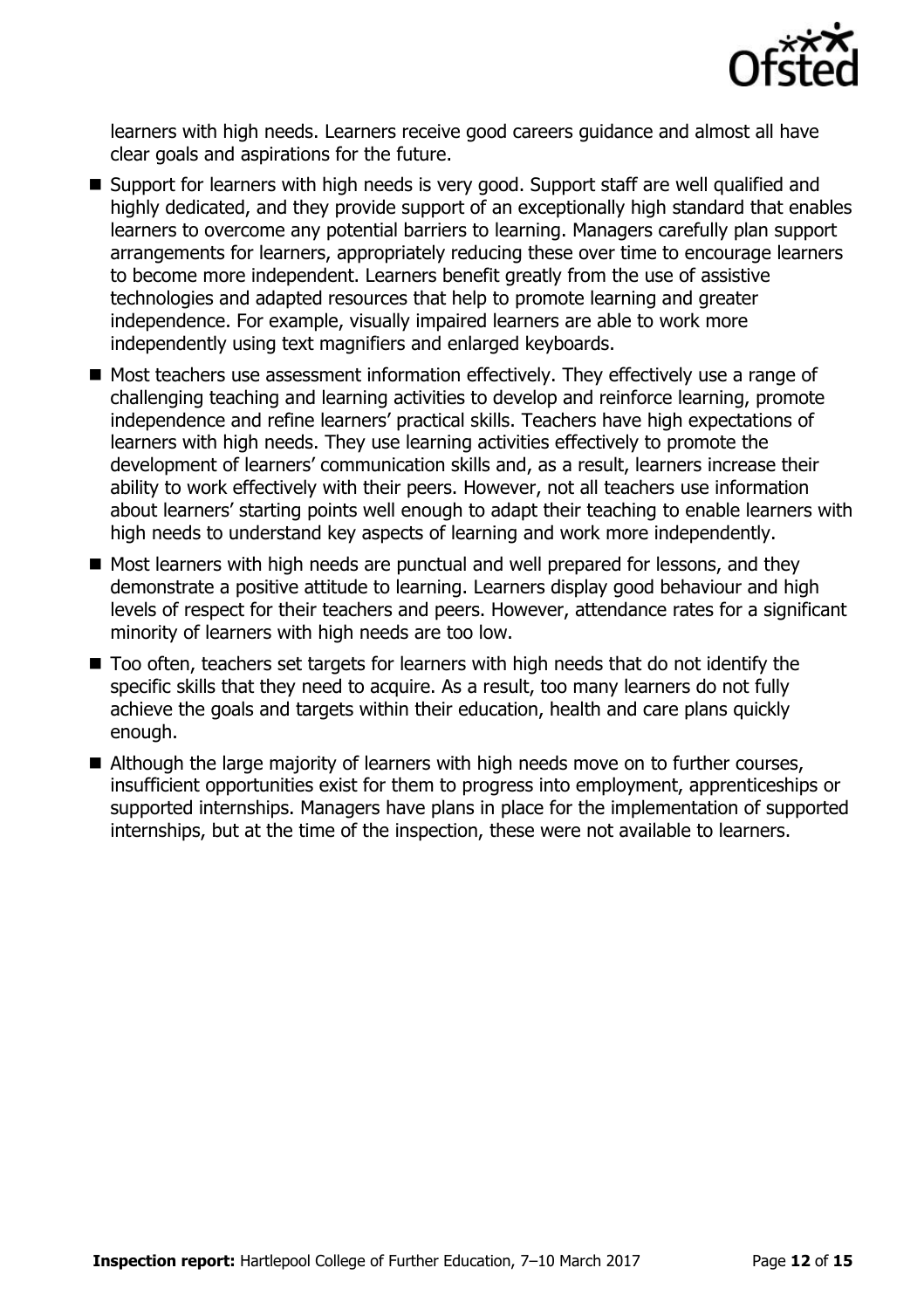

## **Provider details**

| Unique reference number                                                       | 130567                            |
|-------------------------------------------------------------------------------|-----------------------------------|
| Type of provider                                                              | General further education college |
| Age range of learners                                                         | $16+$                             |
| Approximate number of all<br>learners over the previous full<br>contract year | 4,875                             |
| Principal                                                                     | Darren Hankey                     |
| Telephone number                                                              | 01429 295111                      |
| Website                                                                       | www.hartlepoolfe.ac.uk            |
|                                                                               |                                   |

## **Provider information at the time of the inspection**

| Main course or learning<br>programme level                                   | Level 2<br>Level 1<br>or below                |       |           | Level 3     |  | Level 4<br>or above |       |             |       |       |
|------------------------------------------------------------------------------|-----------------------------------------------|-------|-----------|-------------|--|---------------------|-------|-------------|-------|-------|
| Total number of learners                                                     | $16 - 18$                                     | $19+$ | $16 - 18$ | $19+$       |  | $16 - 18$           | $19+$ | $16 - 18$   |       | $19+$ |
| (excluding apprenticeships)                                                  | 183                                           | 353   | 344       | 251         |  | 569                 | 277   | $\mathbf 0$ |       | 44    |
| Number of apprentices by                                                     | Intermediate                                  |       |           | Advanced    |  |                     |       | Higher      |       |       |
| apprenticeship level and age                                                 | $16 - 18$                                     |       | $19+$     | $16 - 18$   |  | $19+$               |       | $16 - 18$   | $19+$ |       |
|                                                                              | 182                                           |       | 84        | 301         |  | 221                 |       | 3           |       | 5     |
| Number of traineeships                                                       | $16 - 19$                                     |       |           | $19+$       |  |                     | Total |             |       |       |
|                                                                              | $\mathbf 0$                                   |       |           | $\mathbf 0$ |  |                     |       | $\mathbf 0$ |       |       |
| Number of learners aged 14 to<br>16                                          | $\mathbf{0}$                                  |       |           |             |  |                     |       |             |       |       |
| Number of learners for which<br>the provider receives high-<br>needs funding | 43                                            |       |           |             |  |                     |       |             |       |       |
| Funding received from                                                        | <b>Education Funding Agency</b>               |       |           |             |  |                     |       |             |       |       |
|                                                                              | <b>Skills Funding Agency</b>                  |       |           |             |  |                     |       |             |       |       |
| At the time of inspection, the                                               | <b>Fine Industries</b>                        |       |           |             |  |                     |       |             |       |       |
| provider contracts with the<br>following main subcontractors                 | English Martyrs School and Sixth Form College |       |           |             |  |                     |       |             |       |       |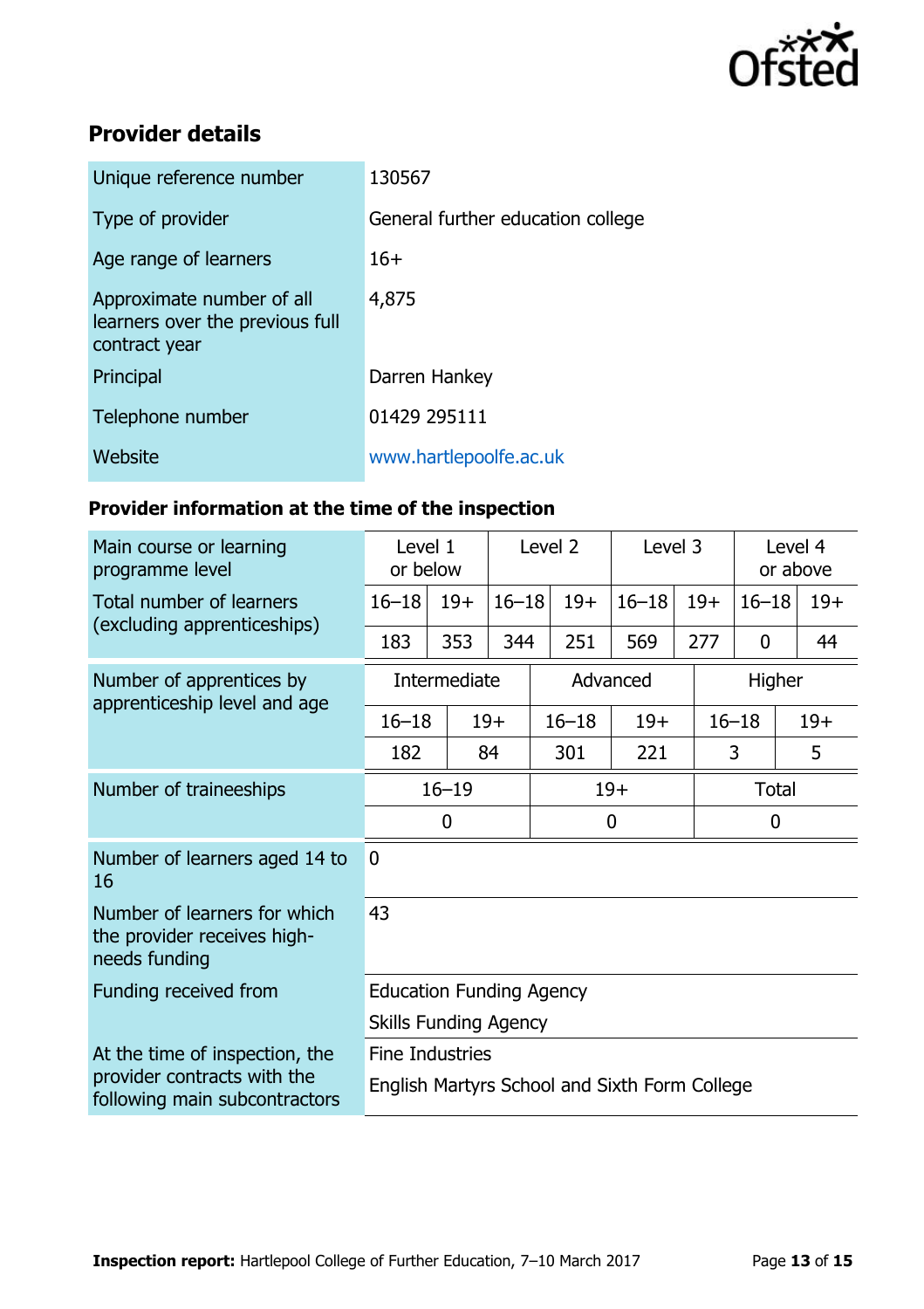

## **Information about this inspection**

The inspection team was assisted by the assistant principal, as nominee. Inspectors took account of the provider's most recent self-assessment report and development plans, and the previous inspection report. Inspectors used group and individual interviews, telephone calls and online questionnaires to gather the views of learners and employers; these views are reflected within the report. They observed learning sessions, assessments and progress reviews. The inspection took into account all relevant provision at the provider.

#### **Inspection team**

| Ken Merry, lead inspector | Her Majesty's Inspector |
|---------------------------|-------------------------|
| <b>Charles Searle</b>     | Her Majesty's Inspector |
| Derek Whitehead           | Ofsted Inspector        |
| Elizabeth Lamb            | Ofsted Inspector        |
| Simone Collpitts          | Ofsted Inspector        |
| <b>Neil Clark</b>         | Ofsted Inspector        |
| Philippa Firth            | Ofsted Inspector        |
| David Sykes               | Ofsted Inspector        |
| <b>Gill Reay</b>          | Ofsted Inspector        |